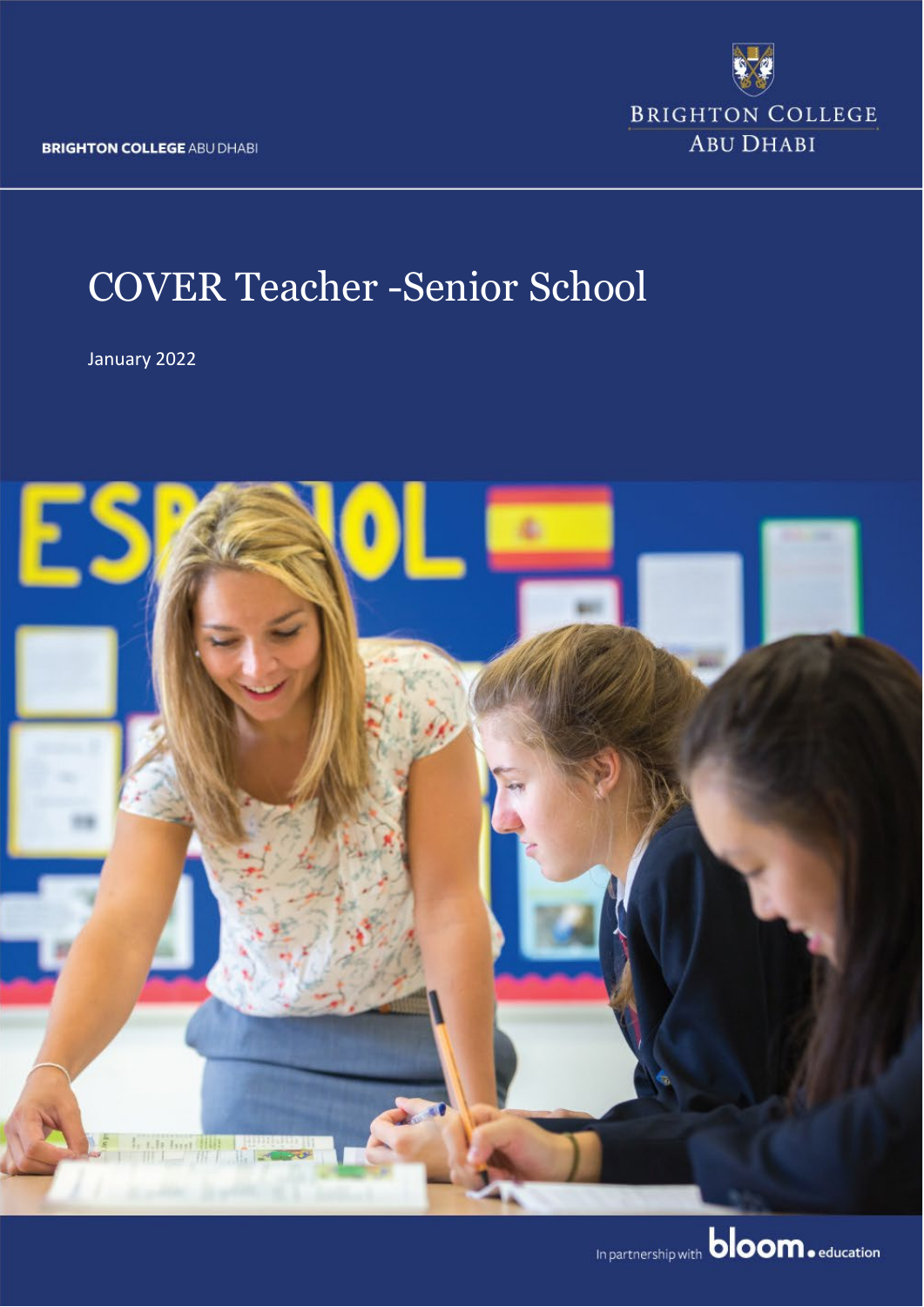

#### **Brighton College Abu Dhabi wishes to recruit a COVER Teacher-Senior School**

Brighton College Abu Dhabi, a sister school of Brighton College UK, is a leading Independentstyle British International School located in the United Arab Emirates. Founded in 2011 at a prime location on Abu Dhabi Island on a purpose-built, state-of-the-art campus, the College is heavily over-subscribed and was rated outstanding in all six categories at the most recent ADEK inspection (2018). The full report is available on the website.



Brighton College Abu Dhabi benefits from a strong partnership with Brighton College, the UK's top co-educational independent school, and with Brighton College Al Ain, Brighton College Dubai, Brighton College Bangkok and Brighton College Singapore. The Brighton family of schools currently educates more than 5,000 pupils.

A key component of Brighton's internationalism is the importance it places upon ensuring that its sister schools are authentically interpreting its values and ethos. Each school combines academic excellence with a wealth of co-curricular opportunities, all underpinned by a deep commitment to the individual needs and enthusiasms of every child. All pupils in the Brighton family of schools are valued for their own sake and encouraged to develop their talents to the full, in a community where there are no stereotypes and every achievement, however small, is noticed.

Brighton's success is built upon recruiting genuinely inspirational teachers who can enthuse about their subject and will maintain an exciting and vibrant intellectual environment in which children are able to explore their interests, develop their existing talents and acquire new ones.

This is a unique opportunity to join an exceptional and hardworking team with the united goal of ensuring that every child reaches their potential both academically and socially, by pushing boundaries and broadening horizons. Our positioning as one of the leading academic schools in the Middle East, is testament to the dedication and hard work of our Common Room.

Packages are amongst the best globally with an excellent basic salary and comprehensive benefits. We also offer exceptional levels of financial support for Continuing Professional Development.

#### **Brighton College**

Brighton College School delivers an innovative and exciting curriculum leading to GCSEs and A Levels. Our external examination results in Years 11, 12 and 13 are 'well above curriculum and world averages' (ADEK Inspection Report 2018).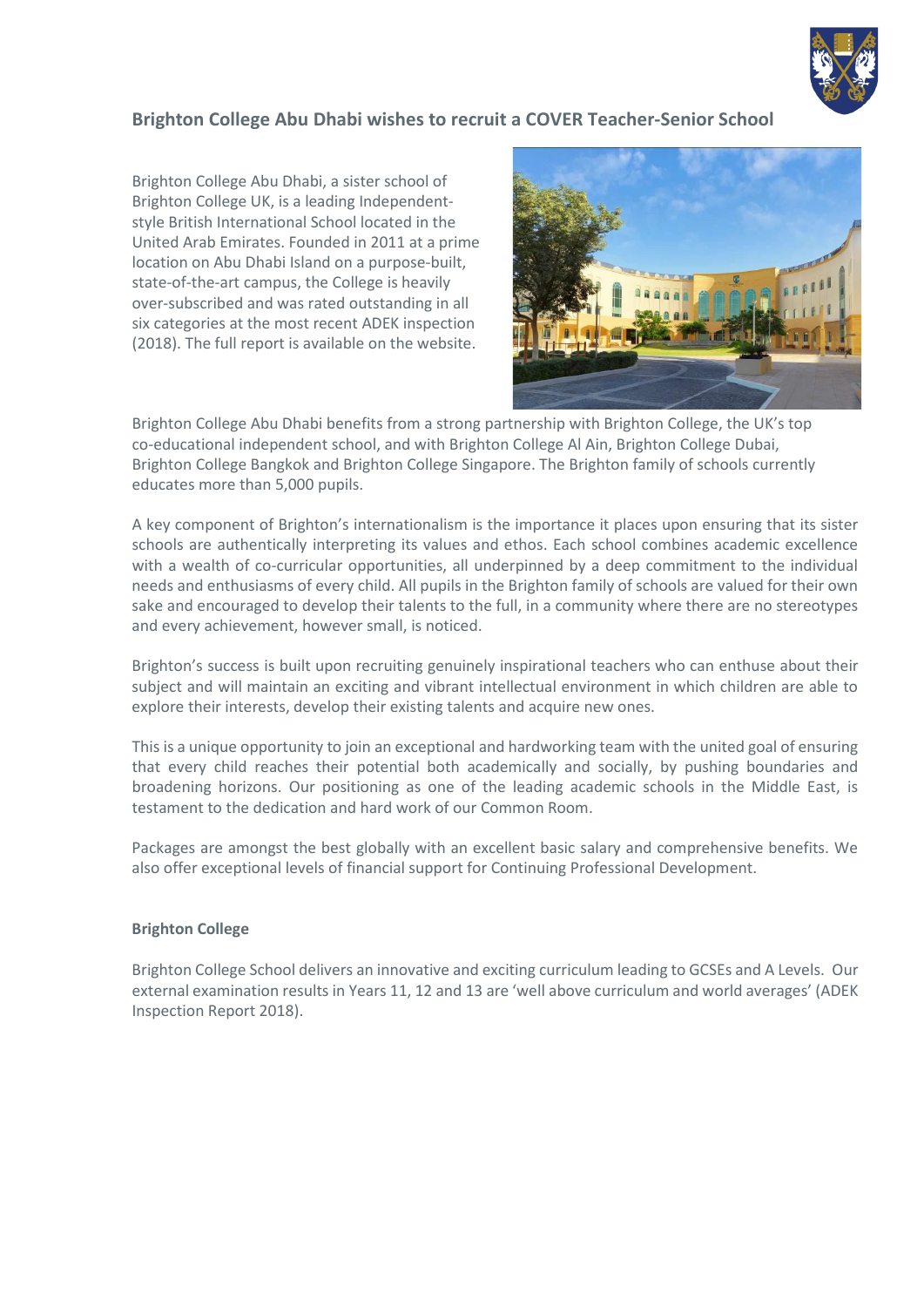

## PERSON SPECIFICATION

- The successful candidate for this challenging and rewarding position will have at least two years' experience of teaching.
- Essential qualities will include the ability to think strategically, work collaboratively and to present to parents, pupils and colleagues a warm, engaging and approachable personality.
- The successful candidate will have a university degree and teaching qualification from a good UK University.
- A distinguished record of teaching.
- A strong record of professional development.
- Excellent knowledge of GCSE and A Level as relevant
- Residing in the UAE

#### JOB DESCRIPTION

Responsible for: Brighton College is a dynamic and exciting school looking for enthusiastic and passionate teachers. This is a unique opportunity to join an exceptional and hard-working team with the united goal of ensuring that every child reaches their potential both academically and socially, by pushing boundaries and broadening horizons.

Consulting with: All staff Reporting to: Head of Senior School

### RESPONSIBILITIES OF POSITION

In the Senior School, the successful candidate will:

- To be an ambassador of the College at all times, in school and the United Arab Emirates
- To teach a maximum of an 80% teaching timetable, carry out duties (up to four per week) and actively support the CCA Programme leading a minimum of two activities per week
- To encourage each pupil to reach their academic potential through enthusiastic and personalised teaching, tailored stretch and challenge, rigorous record keeping and follow up
- To be aware of and comply with all the College policies including those for marking and assessment, teaching and learning and reporting
- To develop and share schemes of work and resources, using the agreed formats
- To assist with covering colleagues as required
- To attend all meetings and INSET as required
- To prepare, invigilate and assess, as required internal and external tests and examinations
- To work within a House team as a Tutor in either Years 7-11 or Years 12-13
- To show an active interest in each child's personal and domestic circumstances and to foster the personal and social developments of each pupil in your care
- To actively promote the social, moral and cultural ethos of the College community
- To create an atmosphere of support by being aware of, and fully complying with, all the College policies; including the Code of Conduct, School Rules, and the Antibullying Policy